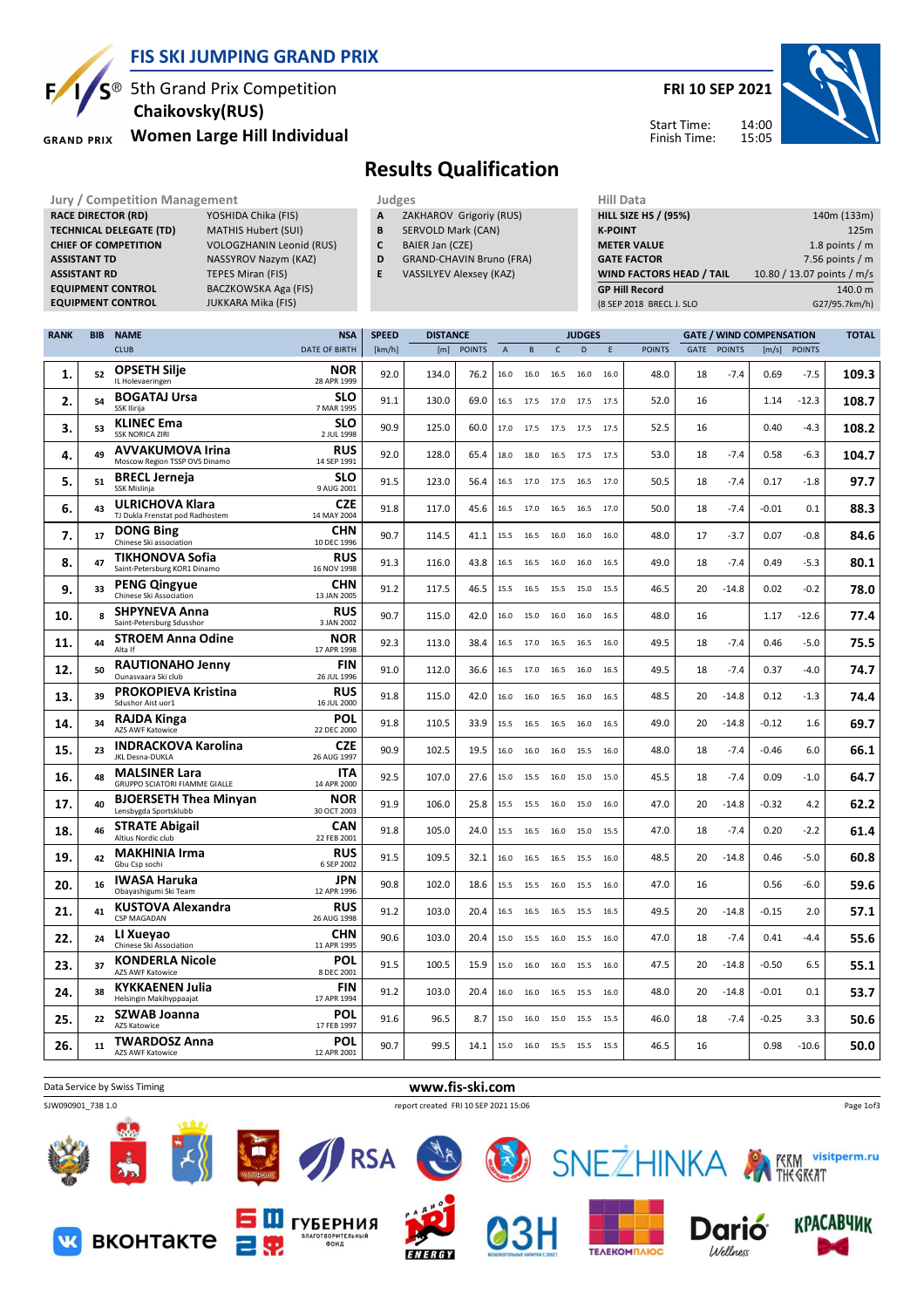$S^{\circledast}$  5th Grand Prix Competition F

 **Chaikovsky(RUS)**

**Women Large Hill Individual GRAND PRIX** 

**FRI 10 SEP 2021**





## **Results Qualification**

| <b>RANK</b> | <b>BIB</b>              | <b>NAME</b>                                                   | <b>NSA</b>                | <b>SPEED</b> | <b>DISTANCE</b> |               |                |           |              | <b>JUDGES</b> |      |               |      |               | <b>GATE / WIND COMPENSATION</b> |               | <b>TOTAL</b> |
|-------------|-------------------------|---------------------------------------------------------------|---------------------------|--------------|-----------------|---------------|----------------|-----------|--------------|---------------|------|---------------|------|---------------|---------------------------------|---------------|--------------|
|             |                         | <b>CLUB</b>                                                   | DATE OF BIRTH             | [km/h]       | [m]             | <b>POINTS</b> | $\overline{A}$ | B         | $\mathsf{C}$ | D             | E    | <b>POINTS</b> | GATE | <b>POINTS</b> | [m/s]                           | <b>POINTS</b> |              |
| 27.         | 30                      | <b>SHIGENO Misaki</b><br>CHINTAI Ski Club                     | JPN<br>5 NOV 1986         | 91.1         | 99.5            | 14.1          | 16.0           | 16.0      | 16.0         | 15.5          | 16.0 | 48.0          | 20   | $-14.8$       | $-0.18$                         | 2.4           | 49.7         |
| 27.         | 6                       | <b>KABLUKOVA Ksenia</b><br><b>Sdushor Start</b>               | <b>RUS</b><br>16 JUN 1998 | 90.3         | 98.0            | 11.4          | 16.0           | 16.0      | 16.0         | 15.5          | 15.5 | 47.5          | 16   |               | 0.85                            | $-9.2$        | 49.7         |
| 29.         | 35                      | <b>HARALAMBIE Daniela</b><br>CS Dinamo Buc-Centrul Sportiv Bv | <b>ROU</b><br>14 AUG 1997 | 91.6         | 99.0            | 13.2          | 15.5           | 16.5      | 16.0         | 15.5          | 15.5 | 47.0          | 20   | $-14.8$       | $-0.25$                         | 3.3           | 48.7         |
| 30.         | 32                      | KOBAYASHI Yuka<br>Chintai Ski Club                            | <b>JPN</b><br>16 MAY 1994 | 91.4         | 99.0            | 13.2          | 14.5           | 16.5      | 16.5         | 15.5          | 15.5 | 47.5          | 20   | $-14.8$       | $-0.02$                         | 0.3           | 46.2         |
| 31.         | 20                      | SHISHKINA Veronika<br>Almaty Ski club                         | KAZ<br>18 AUG 2003        | 91.2         | 93.0            | 2.4           | 15.0           | 15.5      | 15.5         | 15.5          | 15.5 | 46.5          | 18   | $-7.4$        | $-0.29$                         | 3.8           | 45.3         |
| 32.         | 10                      | <b>NI Xiaotong</b><br>Chinese Ski Association                 | <b>CHN</b><br>3 JUN 2004  | 90.5         | 96.0            | 7.8           | 14.5           | 14.5      | 14.5         | 15.0          | 14.0 | 43.5          | 16   |               | 0.60                            | -6.5          | 44.8         |
| 33.         | 45                      | <b>KOMAR Katra</b><br>Ssk Bohini                              | SLO<br>16 MAY 2001        | 91.9         | 93.5            | 3.3           | 15.0           | 16.0      | 16.0         | 15.5          | 15.0 | 46.5          | 18   | $-7.4$        | 0.04                            | $-0.4$        | 42.0         |
| 34.         | 26                      | <b>BELSHAW Annika</b><br>Steamboat Springs winter sports clu  | <b>USA</b><br>13 JUN 2002 | 89.7         | 88.0            | $-6.6$        | 15.0           | 15.5      | 15.5         | 15.0          | 15.5 | 46.0          | 18   | $-7.4$        | $-0.51$                         | 6.7           | 38.7         |
| 35.         | 5                       | <b>SUBBOTINA Anastasiia</b><br>Sankt Petersburg UOR1          | <b>RUS</b><br>28 JUN 2004 | 90.3         | 92.0            | 0.6           | 15.0           | 14.5      | 14.5         | 14.5          | 15.0 | 44.0          | 16   |               | 0.56                            | $-6.0$        | 38.6         |
| 36.         | 29                      | <b>SHAO Birun</b><br>Chinese Ski Association                  | <b>CHN</b><br>15 AUG 2003 | 91.0         | 88.5            | $-5.7$        | 15.0           | 14.0      | 15.5         | 15.5          | 15.0 | 45.5          | 18   | $-7.4$        | $-0.37$                         | 4.8           | 37.2         |
| 37.         | 28                      | LOUTITT Alexandria<br>Altius Nordic Ski Club                  | CAN<br>7 JAN 2004         | 90.5         | 85.5            | $-11.1$       | 14.5           | 15.0      | 15.5         | 15.0          | 15.5 | 45.5          | 18   | $-7.4$        | $-0.65$                         | 8.5           | 35.5         |
| 38.         | 15                      | <b>MALSINER Jessica</b><br>GRUPPO SCIATORI FIAMME GIALLE      | <b>ITA</b><br>23 SEP 2002 | 90.4         | 96.5            | 8.7           | 14.5           | 15.0      | 14.5         | 14.5          | 14.5 | 43.5          | 16   |               | 1.67                            | -18.0         | 34.2         |
| 39.         | 25                      | <b>LUSSI Nina</b><br>New York Ski Ed Foundation               | <b>USA</b><br>29 MAR 1994 | 92.0         | 85.0            | $-12.0$       | 15.0           | 16.0      | 15.0         | 15.0          | 15.0 | 45.0          | 18   | $-7.4$        | $-0.58$                         | 7.6           | 33.2         |
| 40.         | 4                       | <b>BORODINA Alina</b><br>Nizhniy Tagil                        | <b>RUS</b><br>10 FEB 2002 | 89.7         | 86.5            | $-9.3$        | 14.5           | 14.5      | 14.5         | 14.5          | 14.5 | 43.5          | 16   |               | 0.18                            | $-1.9$        | 32.3         |
|             | <b>Not Qualified</b>    |                                                               |                           |              |                 |               |                |           |              |               |      |               |      |               |                                 |               |              |
| 41.         | 19                      | <b>EILERS Natalie</b><br>Altius Nordic Ski Club               | <b>CAN</b><br>31 OCT 1998 | 91.5         | 86.5            | $-9.3$        | 15.0           | 15.5      | 15.0         | 15.0          | 15.0 | 45.0          | 17   | -3.7          | $-0.01$                         | 0.1           | 32.1         |
| 42.         | 14                      | <b>SANKEY Logan</b><br>Steamboat Springs Winter Sports Clu    | <b>USA</b><br>28 MAY 1998 | 90.2         | 86.0            | $-10.2$       | 15.0           | 15.5      | 15.0         | 15.0          | 15.0 | 45.0          | 16   |               | 0.28                            | $-3.0$        | 31.8         |
| 43.         | $\overline{\mathbf{3}}$ | <b>BARANTCEVA Aleksandra</b><br>MO TSOVS Kirov                | <b>RUS</b><br>22 DEC 2001 | 90.1         | 88.0            | $-6.6$        | 15.5           | 15.5      | 15.5         | 15.5          | 15.0 | 46.5          | 16   |               | 0.82                            | $-8.9$        | 31.0         |
| 44.         | 31                      | <b>FOLEA Delia Anamaria</b><br>CSS Dinamo Rasnov              | <b>ROU</b><br>29 JAN 2004 | 90.8         | 92.5            | 1.5           | 14.5           | 14.0      | 15.0         | 14.0          | 14.5 | 43.0          | 20   | $-14.8$       | $-0.03$                         | 0.4           | 30.1         |
| 45.         | $\overline{2}$          | <b>MOKHOVA Elizaveta</b><br>Ssh Rgsh magadan                  | <b>RUS</b><br>22 DEC 2003 | 90.4         | 91.5            | $-0.3$        | 15.5           | 15.5      | 15.0         | 15.0          | 15.0 | 45.5          | 16   |               | 1.45                            | $-15.7$       | 29.5         |
| 46          | 21                      | <b>MAURER Nicole</b><br>Altius Nordic Ski Club                | CAN<br>28 JAN 2000        | 91.3         | 85.5            | $-11.1$       | 14.0           | 15.5      | 14.0         | 15.0          | 15.0 | 44.0          | 18   | $-7.4$        | $-0.27$                         | 3.5           | 29.0         |
| 47.         | 9                       | <b>HOFFMANN Anna</b><br>Blackhawk Ski Club                    | <b>USA</b><br>28 MAR 2000 | 89.4         | 85.5            | $-11.1$       | 14.5           | 15.5      | 14.0         | 15.0          | 15.0 | 44.5          | 16   |               | 0.42                            | $-4.5$        | 28.9         |
| 48.         | 18                      | <b>JENCOVA Veronika</b><br>JKL Desna - Olymp Praha            | <b>CZE</b><br>24 MAR 2004 | 89.8         | 84.5            | $-12.9$       | 14.5           | 15.0      |              | 13.5 13.5     | 14.0 | 42.0          | 17   | $-3.7$        | $-0.04$                         | 0.5           | 25.9         |
| 49          | 36                      | <b>WANG Liangyao</b><br>Chinese Ski Association               | <b>CHN</b><br>21 NOV 2003 | 89.9         | 88.0            | $-6.6$        | 13.0           | 14.0      | 13.0         | 13.0          | 13.5 | 39.5          | 20   | $-14.8$       | $-0.24$                         | 3.1           | 21.2         |
| 50.         | 12                      | <b>SDERZHIKOVA Valentina</b><br><b>Almaty Skiclub</b>         | <b>KAZ</b><br>30 JAN 2001 | 90.6         | 90.0            | $-3.0$        | 13.5           | 12.5      | 14.0         | 12.5          | 13.5 | 39.5          | 16   |               | 1.52                            | -16.4         | 20.1         |
| 51.         | 27                      | <b>MITU-COSCA Alessia</b><br>As CS Sacele                     | <b>ROU</b><br>31 DEC 2004 | 89.6         | 72.0            | $-35.4$       |                | 14.5 14.5 |              | 14.5 15.0     | 14.5 | 43.5          | 18   | $-7.4$        | 0.01                            | $-0.1$        | 0.6          |
|             |                         |                                                               |                           |              |                 |               |                |           |              |               |      |               |      |               |                                 |               |              |

**Not Permitted to Start**

1 IAKOVLEVA Mariia RUS RUS SCE 4

SCE 4 : SUIT